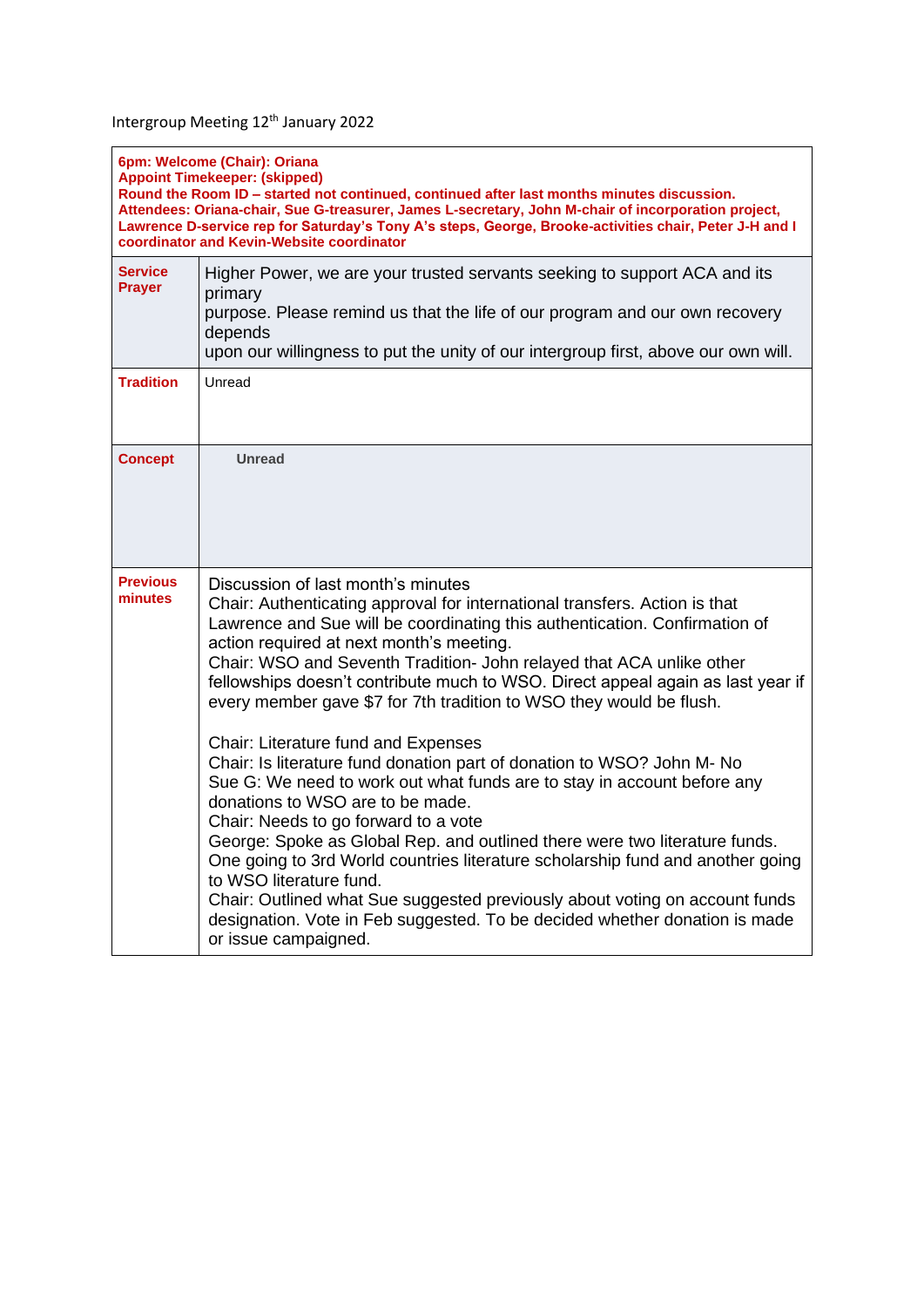| <b>GSR</b><br><b>Reports</b> | <b>GSR reports</b><br>Lawrence D as Step Study Group Rep reported that there are still places free. |
|------------------------------|-----------------------------------------------------------------------------------------------------|
|                              |                                                                                                     |
|                              |                                                                                                     |
|                              |                                                                                                     |
|                              |                                                                                                     |
|                              |                                                                                                     |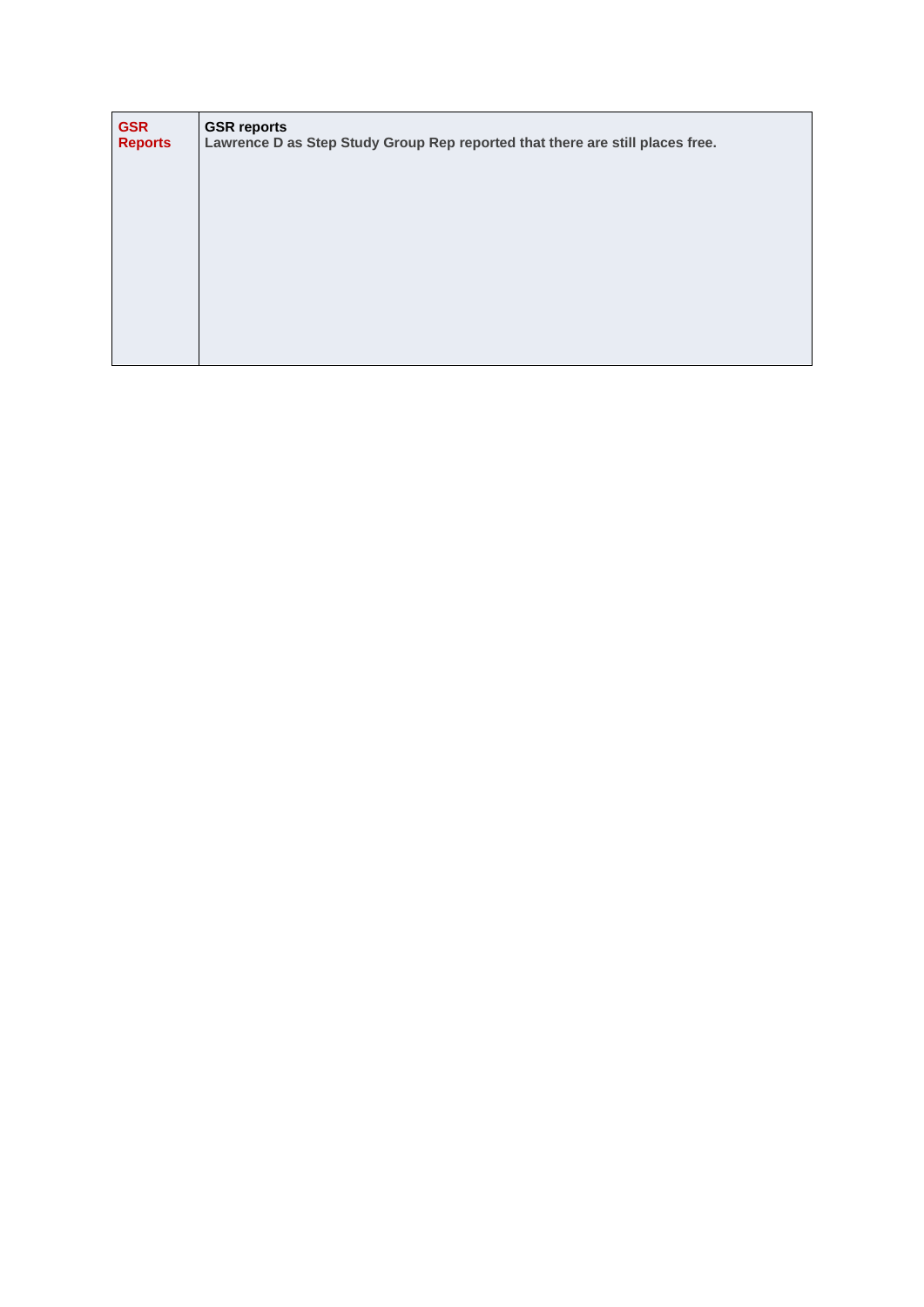| <b>Exec</b><br><b>Reports</b><br>$6:10pm$ . | <b>Treasurer Report:</b><br>Previously discussed in discussion of minutes. Treasurer requested to know what the<br>committee required of her each month. Lawrence responded describing an overview of<br>the three accounts Activities, Literature and Main account.                                                                                                                                                                                                                                                                                                                                                            |
|---------------------------------------------|---------------------------------------------------------------------------------------------------------------------------------------------------------------------------------------------------------------------------------------------------------------------------------------------------------------------------------------------------------------------------------------------------------------------------------------------------------------------------------------------------------------------------------------------------------------------------------------------------------------------------------|
|                                             | Peter J described a reconciliation report outlining ingoings and outgoings. Chair added<br>that the treasurer's report would go to the secretary to be added to the minutes.<br>Issue of a missing e-mail associated with a \$20 refund. John M suggested yearly budget.                                                                                                                                                                                                                                                                                                                                                        |
|                                             | <b>Literature Report:</b>                                                                                                                                                                                                                                                                                                                                                                                                                                                                                                                                                                                                       |
|                                             | Lawrence D conveyed the message that Janine was too busy to attend the meeting.<br>Lawrence D gave an update on literature sub-committee. Cheaper to print literature<br>ourselves. Easier to wait until Intergroup is incorporated before beginning steps to start<br>printing our own literature. In the meantime considerable savings can be made by using<br>sea freight as opposed to air freight. Downside is the risk of running out of books due to<br>the slowness of sea freight. Lawrence D suggested to overbuy to counter the delay.<br>Vote passed to change the shipping method from air freight to sea freight. |
|                                             | Vote passed to set aside \$6,000 for air freight to bridge any gap caused by sea freight<br>delay.                                                                                                                                                                                                                                                                                                                                                                                                                                                                                                                              |
|                                             | As of end of November Literature inventory is 3-4 mths of books left.                                                                                                                                                                                                                                                                                                                                                                                                                                                                                                                                                           |
|                                             | Lawrence D as Step Study Group Rep reported that there are still places free.                                                                                                                                                                                                                                                                                                                                                                                                                                                                                                                                                   |
|                                             | <b>Activities Chair:</b>                                                                                                                                                                                                                                                                                                                                                                                                                                                                                                                                                                                                        |
|                                             | Nothing to report.                                                                                                                                                                                                                                                                                                                                                                                                                                                                                                                                                                                                              |
|                                             | <b>Zoom Coordinator:</b><br>Going great.                                                                                                                                                                                                                                                                                                                                                                                                                                                                                                                                                                                        |
|                                             | <b>National Service Structure Liaison:</b>                                                                                                                                                                                                                                                                                                                                                                                                                                                                                                                                                                                      |
|                                             | In the works, nothing to report. other than asking Sharon P to be the chair.                                                                                                                                                                                                                                                                                                                                                                                                                                                                                                                                                    |
|                                             | <b>Association of Incorporation:</b>                                                                                                                                                                                                                                                                                                                                                                                                                                                                                                                                                                                            |
|                                             | John M reported that a descriptive e-mail proposed to be sent out to membership,<br>outlining the plan of incorporation, in order to get any feedback concerning the<br>incorporation requires input from Alison with whom reach outs have been unsuccessful.                                                                                                                                                                                                                                                                                                                                                                   |
|                                             | H and I Chair:<br>Positions filled and good feedback being received. Exciting news about a possible H and I<br>roster at Sparkly Prison. Proposed to be handled by a men's meeting as it would be a<br>men's roster.                                                                                                                                                                                                                                                                                                                                                                                                            |
|                                             | <b>Global Rep:</b>                                                                                                                                                                                                                                                                                                                                                                                                                                                                                                                                                                                                              |
|                                             | Absent at this time.                                                                                                                                                                                                                                                                                                                                                                                                                                                                                                                                                                                                            |
|                                             | Treasurer Sue G requested that everybody send their budgets.                                                                                                                                                                                                                                                                                                                                                                                                                                                                                                                                                                    |
|                                             |                                                                                                                                                                                                                                                                                                                                                                                                                                                                                                                                                                                                                                 |
|                                             |                                                                                                                                                                                                                                                                                                                                                                                                                                                                                                                                                                                                                                 |
|                                             |                                                                                                                                                                                                                                                                                                                                                                                                                                                                                                                                                                                                                                 |
|                                             |                                                                                                                                                                                                                                                                                                                                                                                                                                                                                                                                                                                                                                 |
|                                             |                                                                                                                                                                                                                                                                                                                                                                                                                                                                                                                                                                                                                                 |
|                                             |                                                                                                                                                                                                                                                                                                                                                                                                                                                                                                                                                                                                                                 |
|                                             |                                                                                                                                                                                                                                                                                                                                                                                                                                                                                                                                                                                                                                 |
|                                             |                                                                                                                                                                                                                                                                                                                                                                                                                                                                                                                                                                                                                                 |